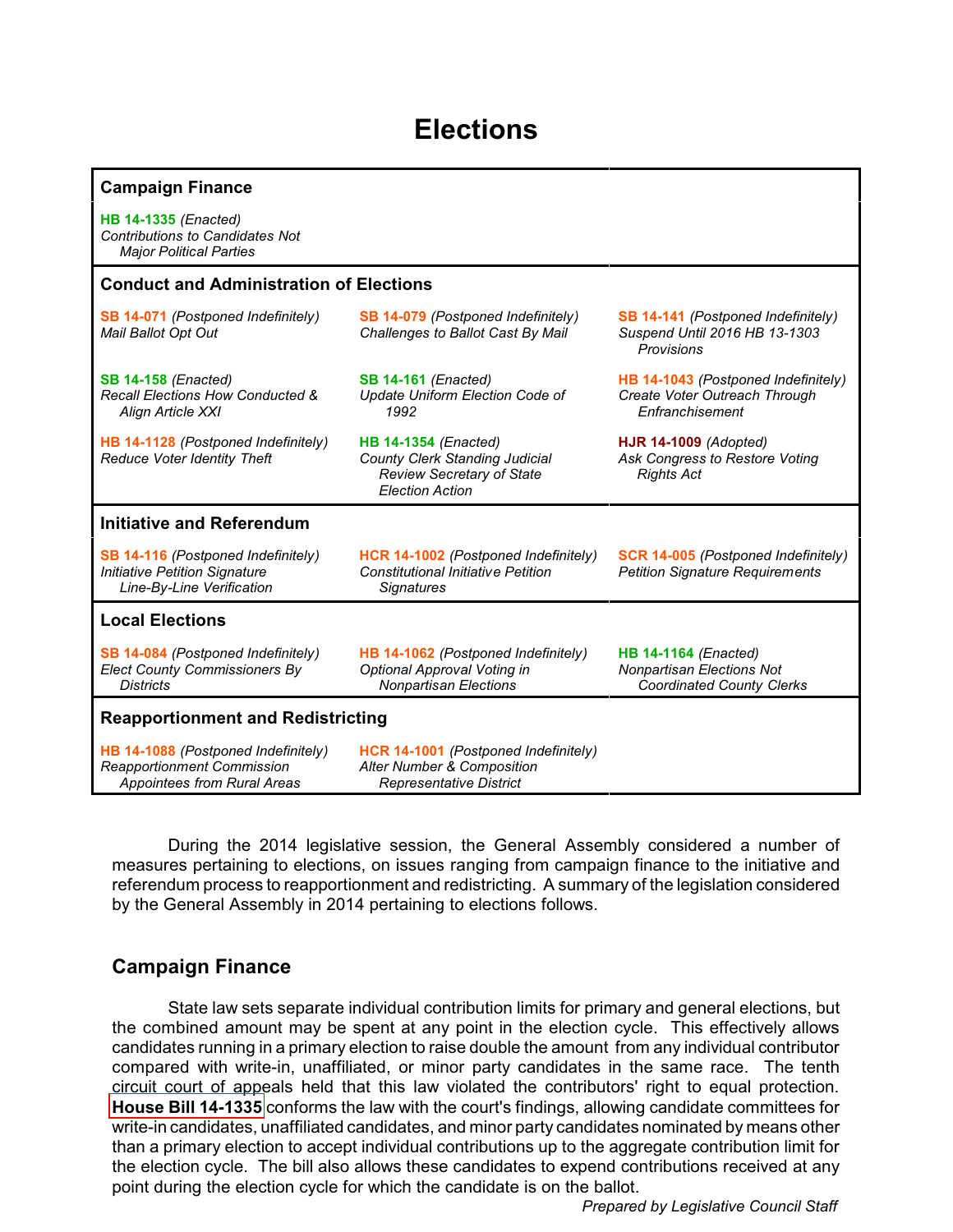#### <span id="page-1-0"></span>**Conduct and Administration of Elections**

In 2013, House Bill 13-1303 made a variety of changes to the state's election code, notably creating an election system in which all registered voters receive a mail ballot and allowing voters to register up to and on election day.

**[Senate Bill 14-161](http://www.leg.state.co.us/clics/clics2014a/csl.nsf/fsbillcont/B509AF9F07C9E4FB87257C300006C353?Open&file=161_enr.pdf)** modifies the election code to address issues raised by HB 13-1303 and make other fixes. Many of the bill's changes were recommended by the Voter Access and Modernized Elections Commission created by HB 13-1303. SB 14-161's provisions are summarized by category below.

*Voter registration deadlines*. The bill creates a uniform deadline of eight days prior to election day for most methods of voter registration in order for voters to have a ballot sent to them in the mail. The deadline for registering through a voter registration drive remains at 22 days prior to the election. Persons registering to vote after the 8th day prior to an election must be notified that they will *not* receive a mail ballot and must go to a voter service and polling center (VSPC) to vote. County clerks must process voter registration applications up to and on election day.

*Residency.* The bill broadens the applicability of various provisions concerning changes in residency to apply to any change in residence, rather than only changes from one county or precinct to another. The bill eliminates language concerning a voter's intention to make the new location his or her permanent place of residence. Instead, the bill states that residency is changed after a person has moved and made the new residence his or her sole legal place of residence.

*Criminal offenses.* The bill makes several changes concerning election-related criminal offenses. These change include:

- increasing the penalty from a class 6 felony to a class 5 felony for providing false residency information when registering to vote;
- creating a new class 5 felony for aiding or abetting a voter in providing false residency information when registering to vote; and
- creating a new class 5 felony for tampering with a ballot box, including a mail ballot drop-off box.

*Change of address searches.* The bill specifies that the Secretary of State must conduct the national change of address (NCOA) search required under current law using the United States Postal Service address change database. In order for a change to be made to a voter registration identified in the NCOA search, the address change must be indicated as permanent. In the event of an address change within a county, the county clerk must mark the voter as active, update the registration record, and send a confirmation card. For changes of address involving post office boxes, county clerks must update the mailing address on the registration record and send a confirmation card notifying the elector of the change and stating the elector's place of residence for voting purposes. The bill gives county clerks the authority to conduct NCOA searches as frequently as they deem necessary.

*Postcard notifications.* When a voter changes his or her place of residence through the state's online voter registration (OLVR) website, the bill eliminates the requirement that county clerks send a postcard notification to the voter's former address.

*Uniform Military and Overseas Voters Act changes.* The bill makes several changes to the Uniform Military and Overseas Voters Act (UMOVA), including clarifying the timeliness of ballots cast under UMOVA; adding spouses and civil union partners of UMOVA-covered voters as being covered under the act; and eliminating and clarifying certain deadlines relating to ballot applications.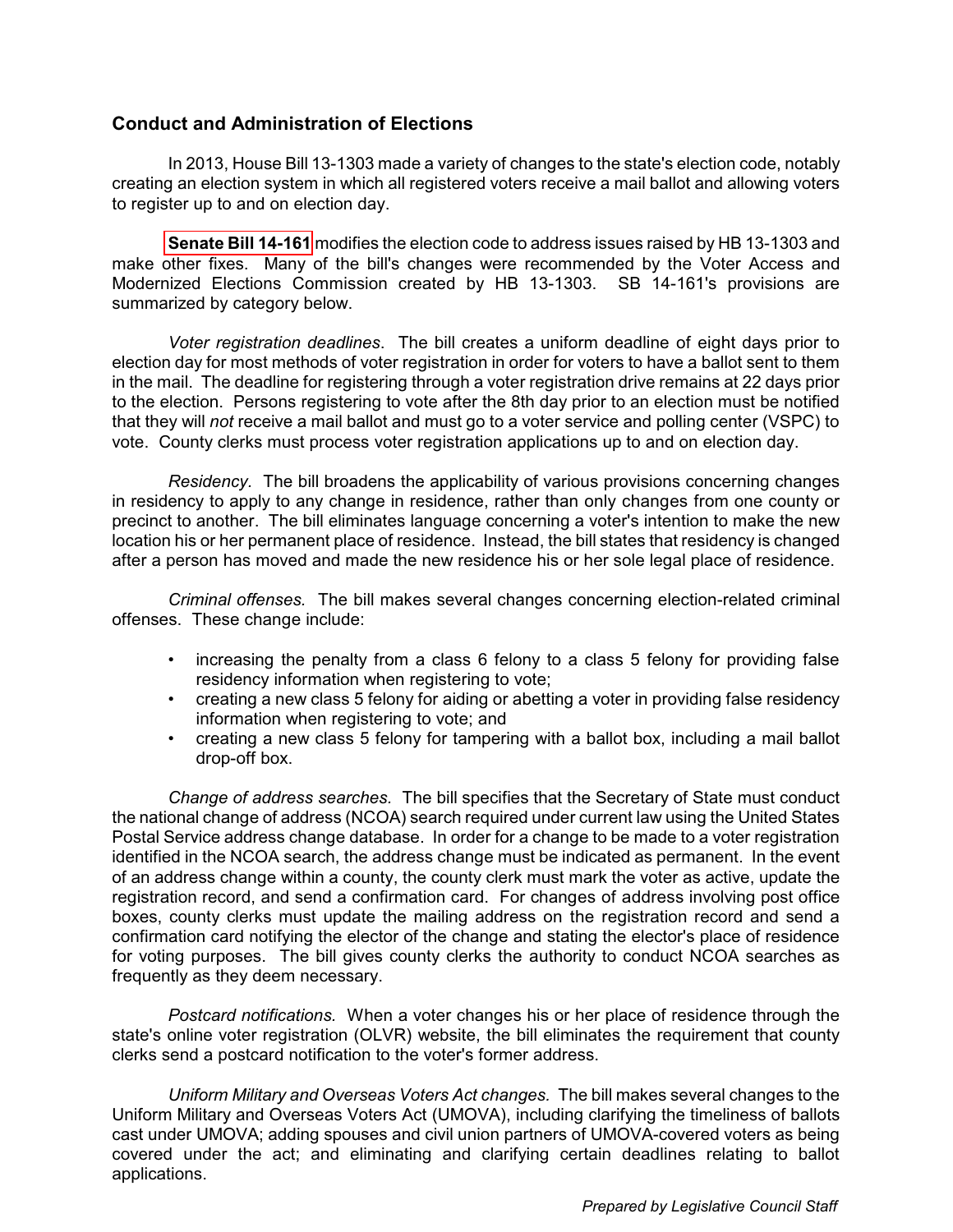<span id="page-2-0"></span>*Other changes.* The bill makes various other updates to election law, including:

- making submission of the last four digits of the voter's social security number optional for voters changing party affiliation through the OLVR website;
- changing the basis for determining the number of VSPCs that a county must operate, so that after the November 2016 election, the number of active voters is based on the number of active voters at the preceding presidential election;
- harmonizing the self-affirmation a person makes when registering to vote with the residency requirements in the bill;
- making the use of ballot stubs and duplicate stubs optional for county clerks;
- requiring signature cards to be filled out using information in the statewide voter database (SCORE), rather than completed manually by election judges;
- allowing an emergency ballot to be received by voters for non-medical reasons, including natural disasters;
- requiring the self-affirmation on mail ballots to be signed by the elector and not a person acting on the elector's behalf;
- making conforming amendments to statute concerning challenges to voter eligibility; and
- removing obsolete language.

Several bills that were postponed indefinitely were also introduced in response to HB 13-1303. **[Senate Bill 14-141](http://www.leg.state.co.us/clics/clics2014a/csl.nsf/fsbillcont/550063E506C2139887257C6A00757DF2?Open&file=141_01.pdf)** would have suspended the provisions of HB 13-1303 until January 1, 2016. **[Senate Bill 14-071](http://www.leg.state.co.us/clics/clics2014a/csl.nsf/fsbillcont/01031F75608BD73087257C360078E238?Open&file=071_01.pdf)** would have allowed voters to opt out of receiving a mail ballot. **[Senate Bill 14-079](http://www.leg.state.co.us/clics/clics2014a/csl.nsf/fsbillcont/639A3B10E547A38C87257C360078D570?Open&file=079_01.pdf)** would have allowed mail ballots to be challenged over possible voter eligibility or signature verification issues. **[House Bill 14-1043](http://www.leg.state.co.us/clics/clics2014a/csl.nsf/fsbillcont/CE688A0145B37DB287257C360078D40F?Open&file=1043_01.pdf)** would have made a variety of changes to election law, including allowing mail ballot opt out and reducing the required period in which voter service and polling centers must be open, giving greater flexibility to county clerks and recorders. None of these bills were adopted.

After Colorado's first ever state legislative recall elections in 2013, the General Assembly enacted **[Senate Bill 14-158](http://www.leg.state.co.us/clics/clics2014a/csl.nsf/fsbillcont/875B3D522F44179387257C300006C9E9?Open&file=158_enr.pdf)** to revise recall election procedures. The bill allows these elections to be conducted as mail ballot elections in a manner similar to general and coordinated elections under HB 13-1303. It also addresses constitutional problems with existing recall statutes. The bill's provisions are explained below.

Concerning *recall dates and deadlines*, the bill:

- defines "date for holding the election" as the first day when recall ballots are made available to voters at voter service and polling centers and may be accepted by the designated election official;
- requires successor candidate petitions to be filed no later than the 15th day prior to the date for holding the election;
- clarifies that certain deadlines and dates concerning recall petitions and elections occur after the time for protest has passed and any protests have been fully adjudicated; and
- requires the Governor to set recall elections between 30 and 60 days after the recall petition is verified as sufficient (rather than between 45 to 75 days).

Concerning *recall petitions*, the bill:

• conforms recall petition requirements with the requirements for initiative and referendum petitions;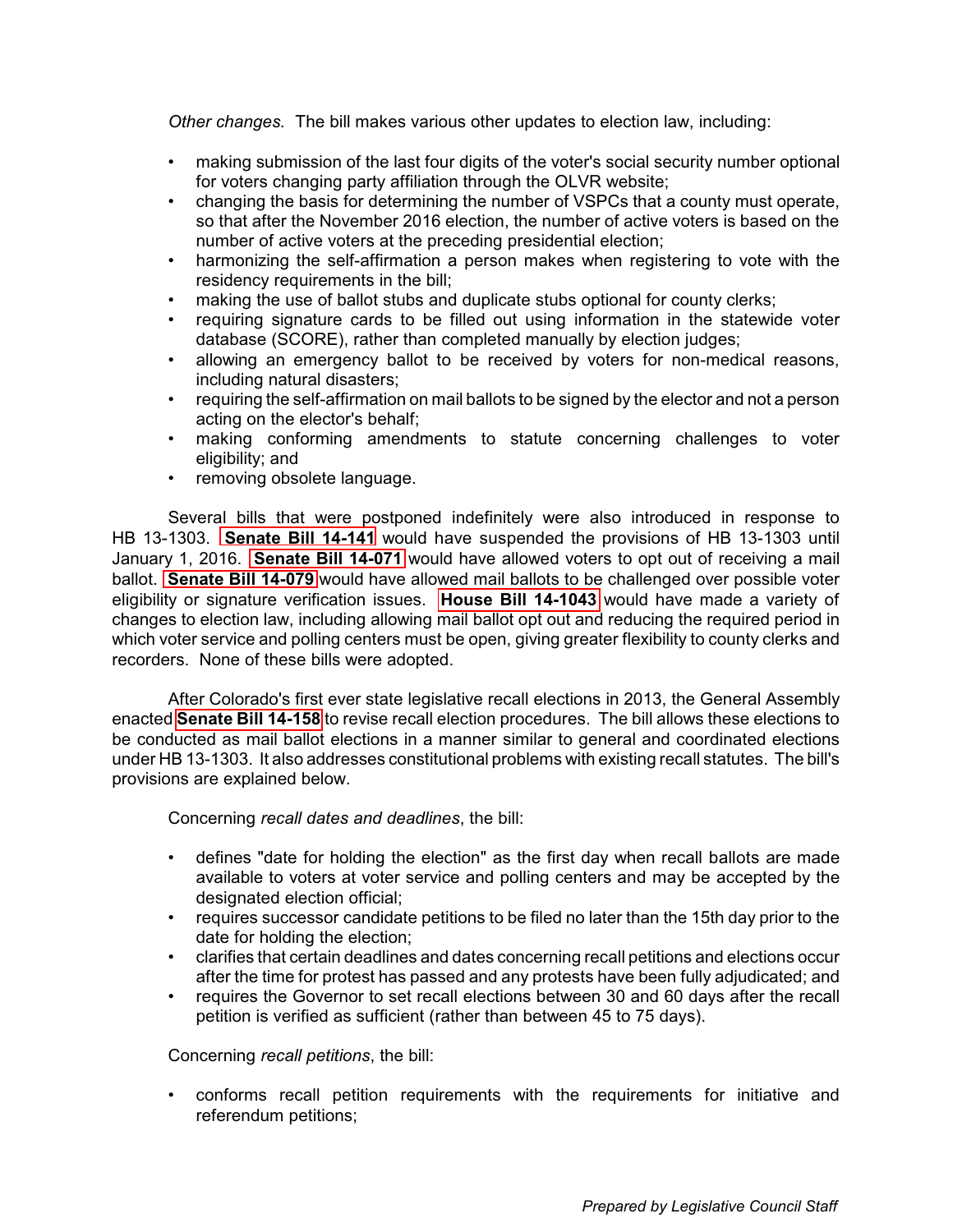- <span id="page-3-0"></span>• specifies that recall petitions can only be amended one time, within 15 days, to collect additional signatures if found to be insufficient;requires certification of a sufficient recall petition to be submitted to the Governor by the Secretary of State within 24 hours of being approved as sufficient; and
- outlines procedures for the Secretary of State to notify the designated election officials of an upcoming recall election conducted as a coordinated election.

Concerning the *conduct of recall elections*, the bill:

- prohibits designated election officials from conducting a recall election under the state election code in a manner other than as a mail ballot election;
- requires mail ballot plans by designated elections officials to be submitted to the Secretary of State and approved or disapproved within 24 hours, based on current statutory requirements for evaluating mail ballot plans;
- specifies the required number of voter service and polling centers for recall elections and the length of time they must be open when not conducted as part of a coordinated or general election;
- requires recall mail ballots to be mailed to covered voters not later than the 15th day before the last day that ballots may be received by the designated election official; and
- requires all votes for successor candidates to be counted, not just those of persons voting "Yes" on the recall question.

Concerning *recall election protests*, the bill:

- allows a registered voter in the recall election jurisdiction to file a protest in district court within 72 hours alleging that the successor candidate with the most votes is not qualified to take office;
- requires such protests to be heard by the courts in an expedited manner, taking precedence over all other nonemergency civil matters;
- prohibits a candidate from taking office if he or she is found to be ineligible at such a protest; and
- specifies that the office is deemed vacant if the successor candidate is found to be ineligible, and must be filled by a vacancy committee.

**[House Bill 14-1354](http://www.leg.state.co.us/clics/clics2014a/csl.nsf/fsbillcont/A01718C969E6E8A387257C97005BA70B?Open&file=1354_enr.pdf)** allows a county clerk and recorder to seek judicial review in Denver District Court of certain actions by the Secretary of State related to elections.

**[House Joint Resolution 14-1009](http://www.leg.state.co.us/clics/clics2014a/csl.nsf/fsbillcont/9BF939691A4C543D87257C4A007195E8?Open&file=HJR1009_enr.pdf)** urges the U.S. Congress to update the Voting Rights Act of 1965, restoring the preclearance process for certain jurisdictions that was ruled unconstitutional by the U.S. Supreme Court in *Shelby County, Alabama v. Holder*.

**[House Bill 14-1128](http://www.leg.state.co.us/clics/clics2014a/csl.nsf/fsbillcont/23D485180155045E87257C36007558A0?Open&file=1128_01.pdf)**, which was postponed indefinitely, would have removed the following documents from the list of acceptable documents used to verify identity when voting at a polling place:

- a copy of a current utility bill;
- bank statement;
- government check:
- paycheck; or
- other government document that shows the name and address of the elector for the purpose of the Uniform Election Code of 1992.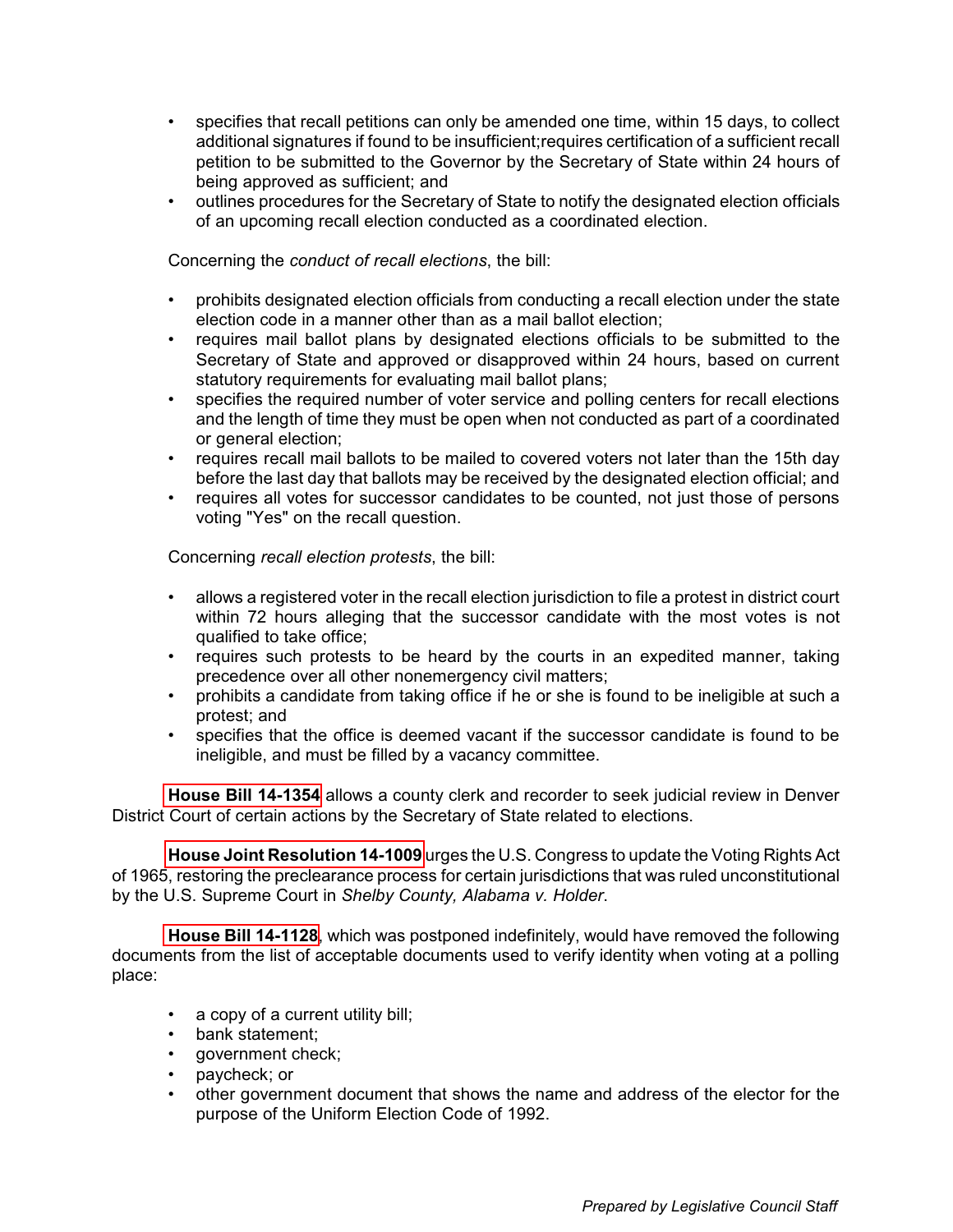### <span id="page-4-0"></span>**Initiative and Referendum**

**[Senate Bill 14-116](http://www.leg.state.co.us/clics/clics2014a/csl.nsf/fsbillcont/6BC42C3E86209A4187257C62005A3D6A?Open&file=116_01.pdf)**, which was postponed indefinitely, would have narrowed the window that triggered line-by-line verification of petition signatures collected. State law requires the Department of State to conduct line-by-line verification when an initial sample of signatures gathered determines that the number of valid signatures submitted is between 90 and 110 percent of the number of signatures needed for placement on the ballot. The bill would have changed the trigger to between 95 and 105 percent.

Two concurrent resolutions that were postponed indefinitely would have modified the requirements for collecting initiative petition signatures for initiated measures that amend the state constitution. **[House Concurrent Resolution 14-1002](http://www.leg.state.co.us/clics/clics2014a/csl.nsf/fsbillcont/2FE1DF51610D828887257C300005BA21?Open&file=HCR1002_rn2.pdf)** would have referred a constitutional amendment to voters to double the number of required signatures and require a minimum number of signatures from each congressional district. **[Senate Concurrent Resolution 14-005](http://www.leg.state.co.us/clics/clics2014a/csl.nsf/fsbillcont/8AC05E54EB49D4CD87257CC8005112AA?Open&file=SCR005_01.pdf)** would have referred a constitutional amendment to voters requiring a minimum number of signatures from each congressional district but leaving the total number of required signatures unchanged.

## **Local Elections**

**[House Bill 14-1164](http://www.leg.state.co.us/clics/clics2014a/csl.nsf/fsbillcont/6125AA4642B2117C87257C300005FD7D?Open&file=1164_enr.pdf)** creates the Colorado Local Government Election Code to govern the conduct of nonpartisan special district elections that are not coordinated by a county clerk. The new election code does not apply to counties, municipalities, regional transportation districts, or school districts. Among other things, the local government election code, modeled after the municipal election code, covers the following:

- voter eligibility and registration;
- candidate nominations;
- election judge qualifications and duties;
- notice and preparation for local government elections, including establishment of polling places and use of election equipment;
- conduct of elections and counting of votes; and
- processes for challenges to voters, surveys of returns, elections contests, and judicial proceedings when controversies arise.

The code gives special districts the option of conducting independent mail ballot elections, which clarifies the procedures for districts to conduct mail ballot elections in non-coordinated elections. HB 14-1164 also aligns the residency requirements for school district and municipal elections with the requirements of HB 13-1303, which reduced the minimum duration for residency in the state from 30 days to 22 days and eliminated minimum precinct residency requirements for voting.

**[Senate Bill 14-084](http://www.leg.state.co.us/clics/clics2014a/csl.nsf/fsbillcont/BA7B917621BC7C0187257C39006665FE?Open&file=084_ren.pdf)**, which was postponed indefinitely, would have allowed the voters of a county with a population of less than 70,000 people to change the method by which county commissioners are elected so that each commissioner is elected exclusively by the voters residing within that district. **[House Bill 14-1062](http://www.leg.state.co.us/clics/clics2014a/csl.nsf/fsbillcont/9439F35A80CF636987257C300006CAB1?Open&file=1062_01.pdf)**, which was also postponed indefinitely, would have allowed local governments to use approval voting in nonpartisan elections. Approval voting is a method of voting in which a voter may cast a vote for as many candidates for an office as he or she chooses and the candidate with the most votes wins.